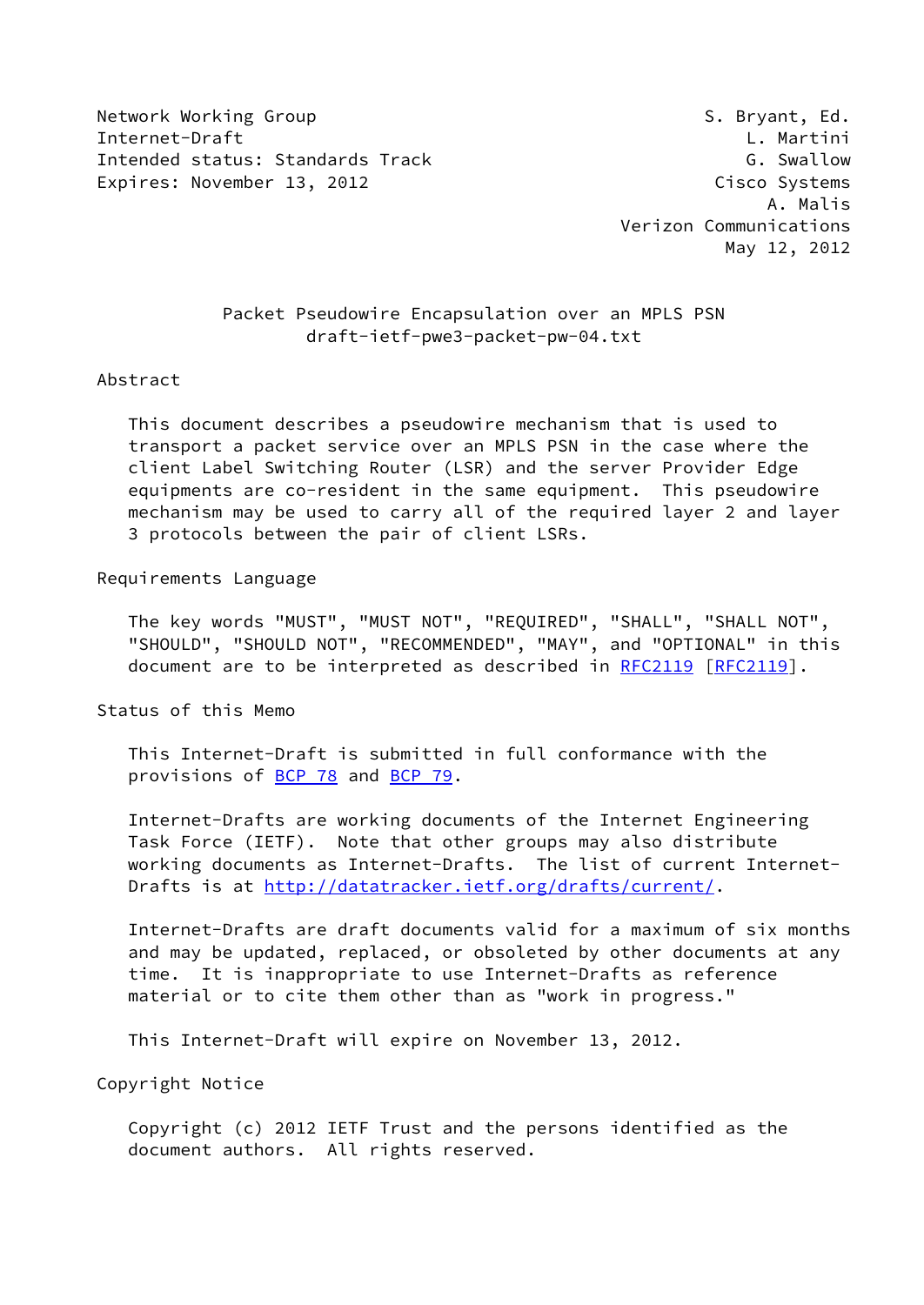## Internet-Draft Packet PW May 2012

This document is subject to **[BCP 78](https://datatracker.ietf.org/doc/pdf/bcp78)** and the IETF Trust's Legal Provisions Relating to IETF Documents

[\(http://trustee.ietf.org/license-info](http://trustee.ietf.org/license-info)) in effect on the date of publication of this document. Please review these documents carefully, as they describe your rights and restrictions with respect to this document. Code Components extracted from this document must include Simplified BSD License text as described in Section 4.e of the Trust Legal Provisions and are provided without warranty as described in the Simplified BSD License.

### Table of Contents

| 2.               |                                                                                               | $\overline{4}$  |
|------------------|-----------------------------------------------------------------------------------------------|-----------------|
| 3.               |                                                                                               | $\overline{4}$  |
| $\overline{4}$ . |                                                                                               | $\overline{5}$  |
| 5.               |                                                                                               | $6\overline{6}$ |
| 6.               | Ethernet and IEEE 802.1 Functional Restrictions                                               | <u>8</u>        |
| $\overline{1}$ . | Congestion Considerations 8                                                                   |                 |
| 8.               | Security Considerations $\ldots$ 8                                                            |                 |
| 9.               |                                                                                               |                 |
| 10.              |                                                                                               |                 |
|                  |                                                                                               |                 |
|                  | Normative References 9<br>11.1.                                                               |                 |
|                  | Informative References 9<br>11.2.                                                             |                 |
|                  | Appendix A. Encapsulation Approaches Considered 10                                            |                 |
|                  | A Protocol Identifier in the Control Word 11<br>A.1.                                          |                 |
|                  | A.2.                                                                                          |                 |
|                  | Parallel PWs $\ldots \ldots \ldots \ldots \ldots \ldots \ldots \ldots \underline{12}$<br>A.3. |                 |
|                  | Virtual Ethernet $\ldots \ldots \ldots \ldots \ldots \ldots \ldots \frac{13}{13}$<br>A.4.     |                 |
|                  | Recommended Encapsulation 13<br>A.5.                                                          |                 |
|                  | Authors'                                                                                      |                 |
|                  |                                                                                               |                 |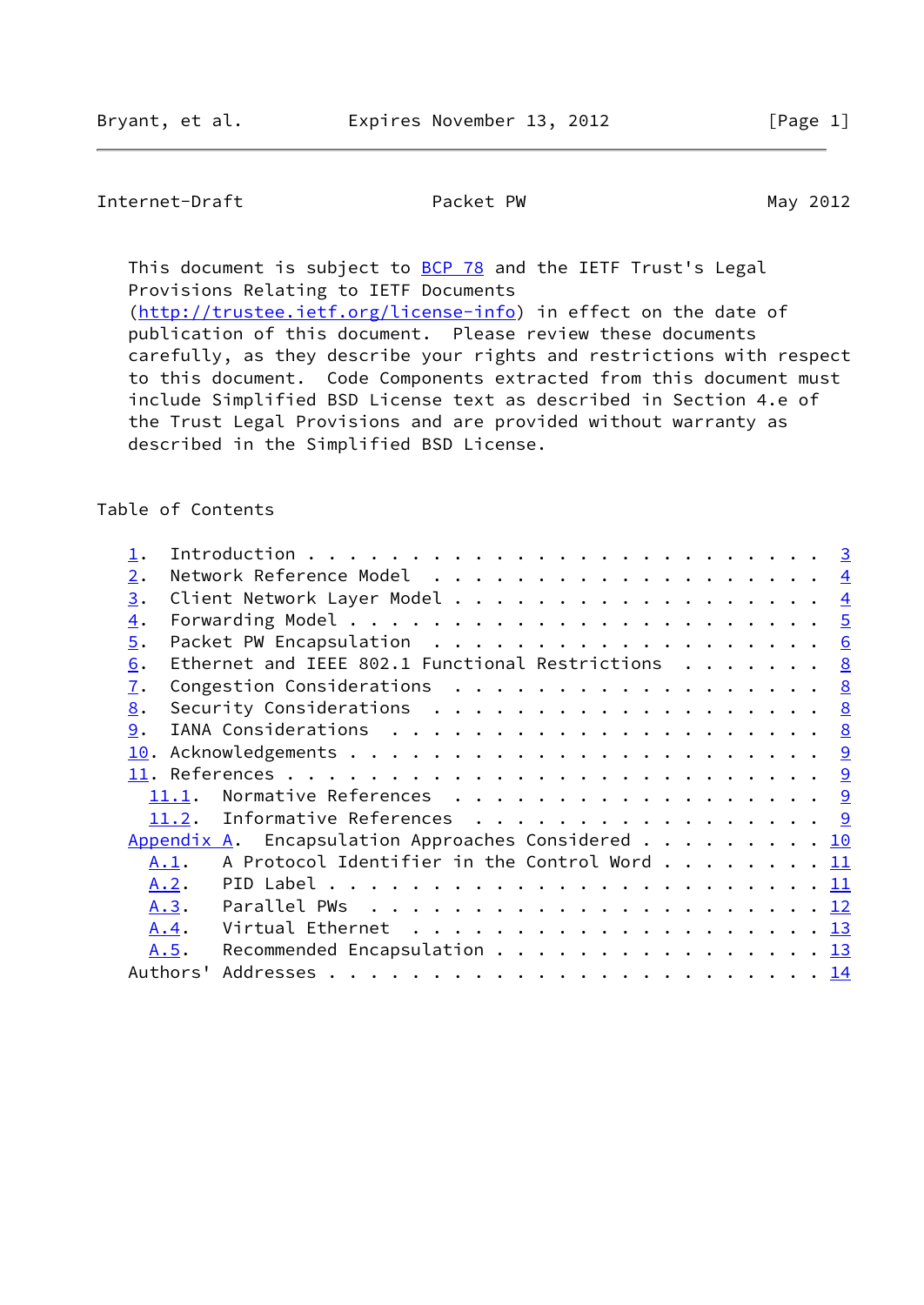Bryant, et al. **Expires November 13, 2012** [Page 2]

<span id="page-2-1"></span>Internet-Draft **Packet PW** Packet PW May 2012

#### <span id="page-2-0"></span>[1](#page-2-0). Introduction

 There is a need to provide a method of carrying a packet service over an MPLS PSN in a way that provides isolation between the two networks. The server MPLS network may be an MPLS network or a network conforming to the MPLS Transport Profile (MPLS-TP) [[RFC5317\]](https://datatracker.ietf.org/doc/pdf/rfc5317). The client may also be either an MPLS network or a network conforming to the MPLS-TP. Considerations regarding the use of an MPLS network as a server for an MPLS-TP network are outside the scope of this document.

Where the client equipment is connected to the server equipment via a physical interface, the same data-link type must be used to attach the clients to the Provider Edge equipments (PE)s, and a pseudowire (PW) of the same type as the data-link must be used [\[RFC3985](https://datatracker.ietf.org/doc/pdf/rfc3985)]. The reason that inter-working between different physical and data-link attachment types is specifically disallowed in the pseudowire architecture is because this is a complex task and not a simple bit mapping exercise. The inter-working is not limited to the physical and data-link interfaces and the state-machines. It also requires a compatible approach to the formation of the adjacencies between attached client network equipment. As an example the reader should consider the differences between router adjacency formation on a point-to-point link compared to a multipoint-to-multipoint interface (e.g. Ethernet).

 A further consideration is that two adjacent MPLS Label Switching Routers (LSRs) do not simply exchange MPLS packets. They exchange IP packets for adjacency formation, control, routing, label exchange, management and monitoring purposes. In addition they may exchange data-link packets as part of routing (e.g. IS-IS Hellos and IS-IS Link State Packets) and for Operations, Administration, and Maintenance (OAM) purposes such as Link Layer Discovery protocol [IEEE standard 802.1AB-2009]. Thus the two clients require an attachment mechanism that can be used to multiplex a number of protocols. In addition it is essential to the correct operation of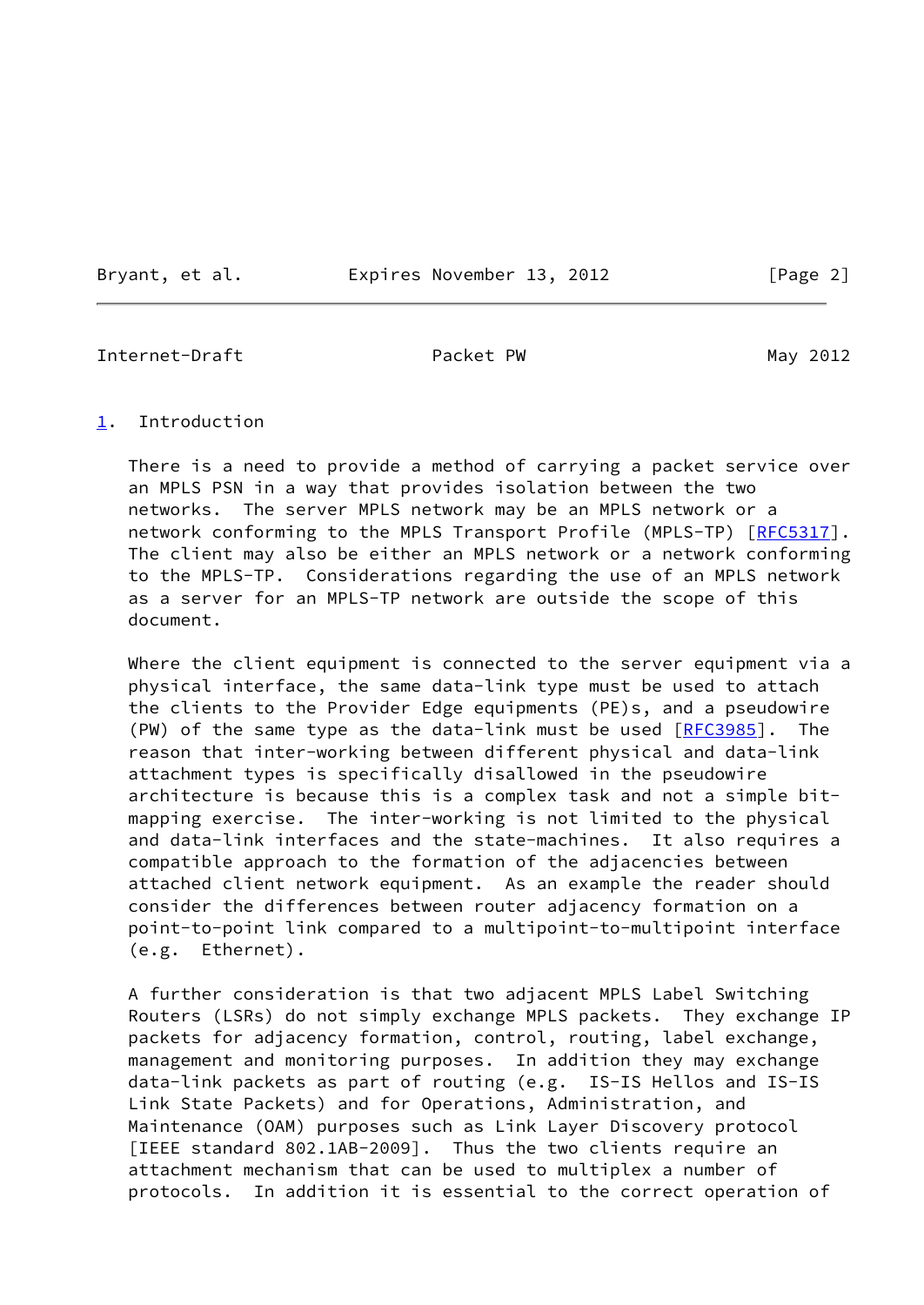the network layer that all of these protocols fate share.

 Where the client LSR and server PE is co-located in the same equipment, the data-link layer can be simplified to a point-to-point Ethernet used to multiplex the various data-link types onto a pseudowire. This is the method that described in this document.

 [Appendix A](#page-10-0) provides information on alternative approaches to providing a packet PW that were considered by PWE3 Working Group and the reasons for using the method defined in this specification.

| Bryant, et al. | Expires November 13, 2012 |  | [Page 3] |
|----------------|---------------------------|--|----------|
|----------------|---------------------------|--|----------|

<span id="page-3-1"></span>Internet-Draft Packet PW Packet PW May 2012

<span id="page-3-0"></span>[2](#page-3-0). Network Reference Model

 The network reference model for the packet pseudowire operating in an MPLS network is shown in Figure 1. This is an extension of Figure 3 "Pre-processing within the PWE3 Network Reference Model" from [\[RFC3985](https://datatracker.ietf.org/doc/pdf/rfc3985)].

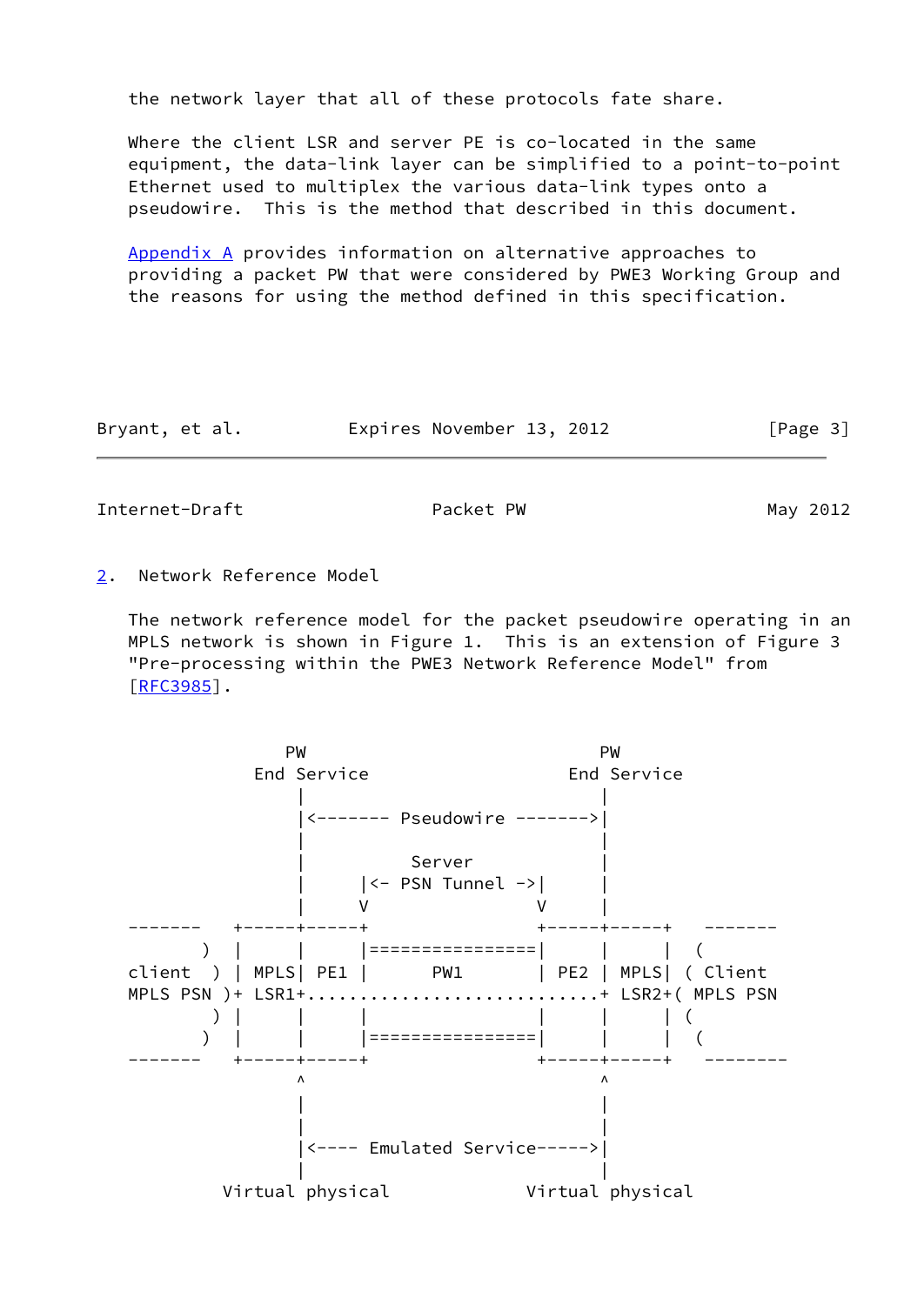termination termination

Figure 1: Packet PW Network Reference Model

 In this model LSRs, LSR1 and LSR2, are part of the client MPLS PSN. The PEs, PE1 and PE2 are part of the server PSN, that is to be used to provide connectivity between the client LSRs. The attachment circuit that is used to connect the MPLS LSRs to the PEs is a virtual interface within the equipment. A packet pseudowire is used to provide connectivity between these virtual interfaces. This packet pseudowire is used to transport all of the required layer 2 and layer 3 between protocols between LSR1 and LSR2.

<span id="page-4-0"></span>[3](#page-4-0). Client Network Layer Model

 The packet PW appears as a single point-to-point link to the client layer. Network Layer adjacency formation and maintenance between the

| Bryant, et al. | Expires November 13, 2012 | [Page 4] |
|----------------|---------------------------|----------|
|                |                           |          |

<span id="page-4-2"></span>Internet-Draft **Packet PW** Packet PW May 2012

 client equipments will the follow normal practice needed to support the required relationship in the client layer. The assignment of metrics for this point-to-point link is a matter for the client layer. In a hop by hop routing network the metrics would normally be assigned by appropriate configuration of the embedded client network layer equipment (e.g. the embedded client LSR). Where the client was using the packet PW as part of a traffic engineered path, it is up to the operator of the client network to ensure that the server layer operator provides the necessary service level agreement.

<span id="page-4-1"></span>[4](#page-4-1). Forwarding Model

 The packet PW forwarding model is illustrated in Figure 2. The forwarding operation can be likened to a virtual private network (VPN), in which a forwarding decision is first taken at the client layer, an encapsulation is applied and then a second forwarding decision is taken at the server layer.

 +------------------------------------------------+ | | | +--------+ +--------+ |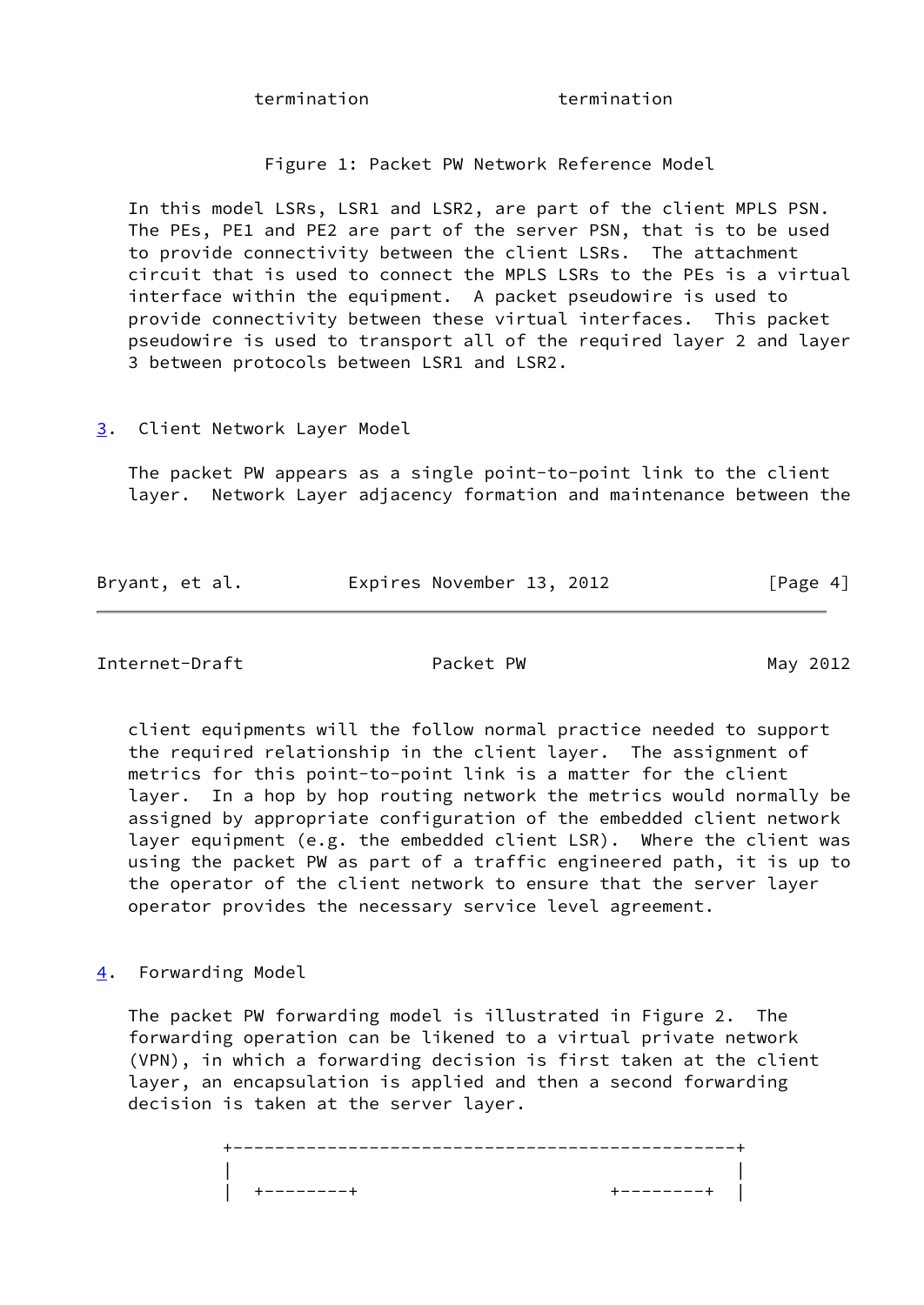

Figure 2: Packet PW Forwarding Model

 A packet PW PE comprises three components, the client LSR, PW processor and a server LSR. Note that [\[RFC3985](https://datatracker.ietf.org/doc/pdf/rfc3985)] does not formally indicate the presence of the server LSR because it does not concern itself with the server layer. However it is useful in this document to recognise that the server LSR exists.

 It may be useful to first recall the operation of a layer 2 PW such as an Ethernet PW [[RFC4448](https://datatracker.ietf.org/doc/pdf/rfc4448)] within this model. The client LSR is not present and packets arrive directly on the attachment circuit (AC) which is part of the client network. The PW function undertakes any header processing, if configured to do so, it then optionally pushes the PW control word (CW), and finally pushes the PW label. The PW

| Bryant, et al. | Expires November 13, 2012 | [Page 5] |
|----------------|---------------------------|----------|
|                |                           |          |

<span id="page-5-0"></span>Internet-Draft Packet PW Packet PW May 2012

 function then passes the packet to the LSR function which pushes the label needed to reach the egress PE and forwards the packet to the next hop in the server network. At the egress PE, the packet typically arrives with the PW label at top of stack, the packet is thus directed to the correct PW instance. The PW instance performs any required reconstruction using, if necessary, the CW and the packet is sent directly to the attachment circuit.

 Now let us consider the case client layer MPLS traffic being carried over a packet PW. An LSR belonging to the client layer is embedded within the PE equipment. This is a type of native service processing element [\[RFC3985](https://datatracker.ietf.org/doc/pdf/rfc3985)]. The client LSR determines the next hop in the client layer, and pushes the label needed by the next hop in the client layer. It then encapsulates the packet in an Ethernet header setting the Ethertype to MPLS. The client LSR then passes the packet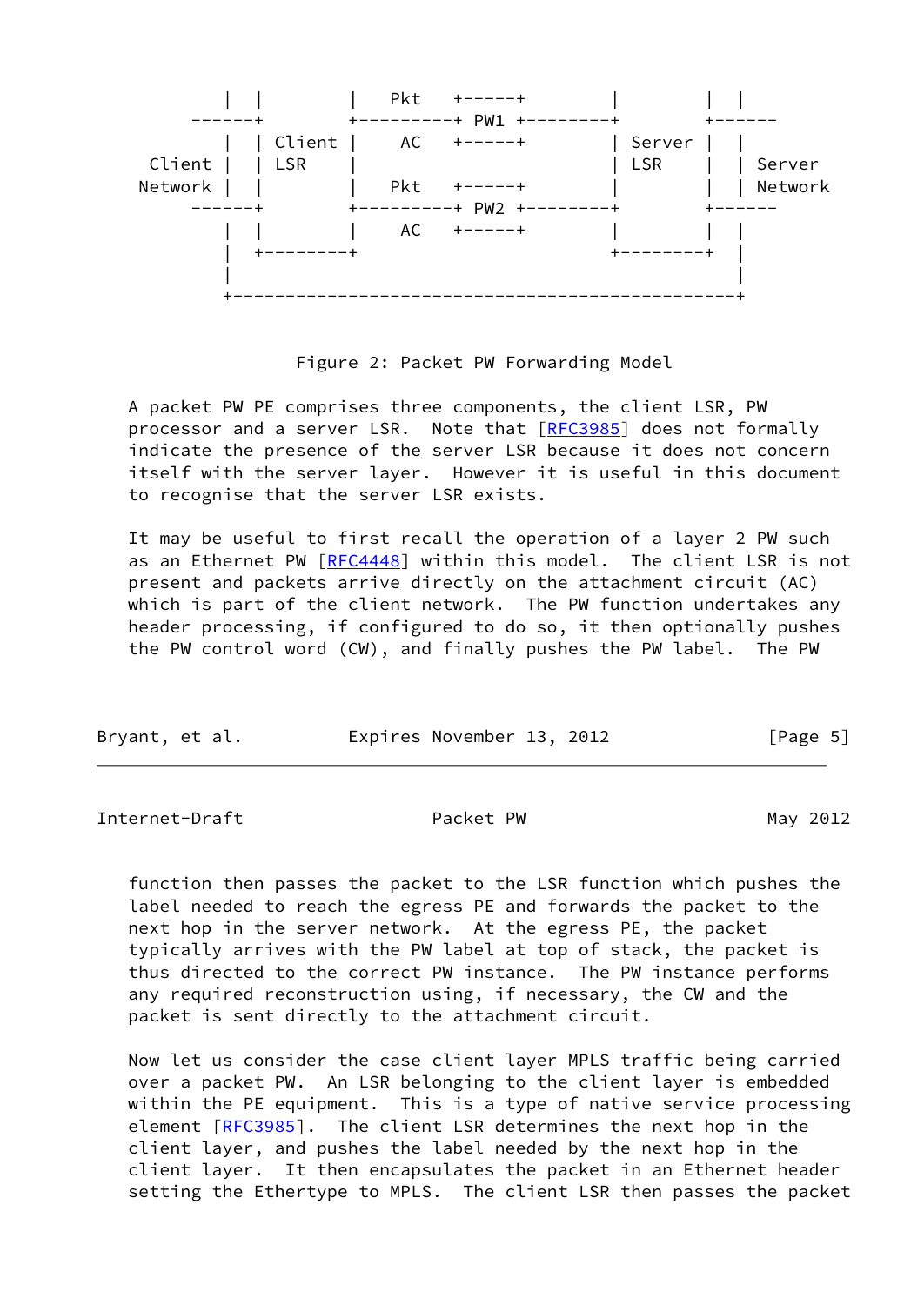to the correct PW instance. The PW instance then proceeds as defined for an Ethernet PW [[RFC4448\]](https://datatracker.ietf.org/doc/pdf/rfc4448) by optionally pushing the control word, then pushing the PW label, and finally handing the packet to the server layer LSR for delivery to the egress PE in the server layer.

 At the egress PE in the server layer, the packet is first processed by the server LSR which uses the PW label to pass the packet to the correct PW instance. This PW instance processed the packet as described in [RFC4448](https://datatracker.ietf.org/doc/pdf/rfc4448). The resultant Ethernet encapsulated client packet is then passed to the egress client LSR which then processes the packet in the normal manner.

 Note that although the description above is written in terms of the behaviour of an MPLS LSR, the processing model would be similar for an IP packet, or indeed any other protocol type.

 Note that the semantics of the PW between the client LSRs is a point to-point link.

<span id="page-6-0"></span>[5](#page-6-0). Packet PW Encapsulation

 The client network work layer packet encapsulation into a packet PW is shown in Figure 3.

Bryant, et al. Expires November 13, 2012 [Page 6]

Internet-Draft Packet PW May 2012

| Client        |           |
|---------------|-----------|
| Network Layer |           |
| packet        | n octets  |
|               |           |
|               |           |
|               |           |
| Ethernet      | 14 octets |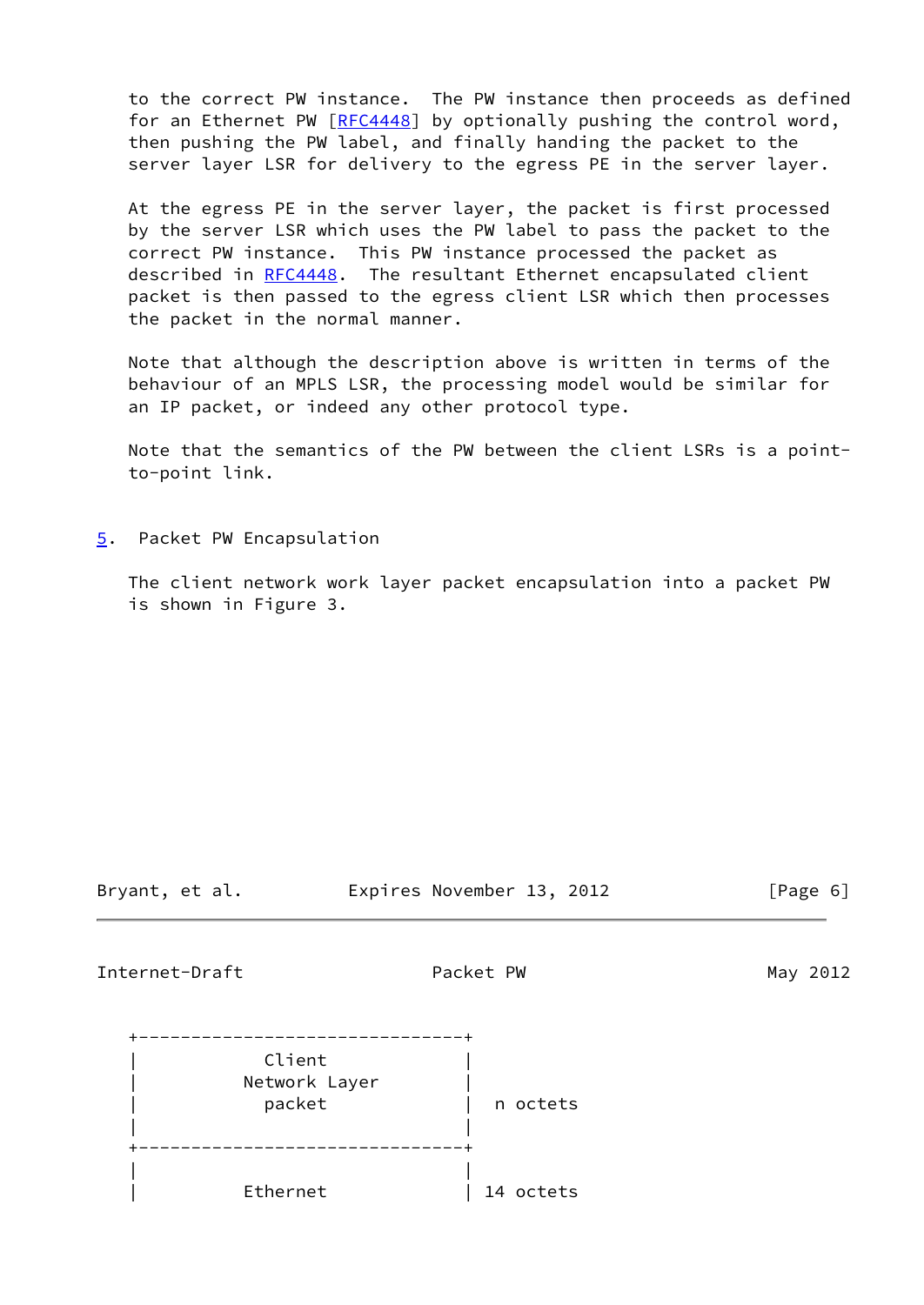

#### Figure 3: Packet PW Encapsulation

This conforms to the PW protocols stack as defined in [[RFC4448](https://datatracker.ietf.org/doc/pdf/rfc4448)]. The protocol stack is unremarkable except to note that the stack does not retain 32 bit alignment between the virtual Ethernet header and the PW optional control word (or the PW label when the optional components are not present in the PW header). This loss of 32 bit of alignment is necessary to preserve backwards compatibility with the Ethernet PW design [[RFC4448\]](https://datatracker.ietf.org/doc/pdf/rfc4448)

Ethernet Raw Mode (PW type 5) MUST be used for the packet PW.

 The PEs MAY use a local Ethernet address for the Ethernet header used to encapsulate the client network layer packet, or MAY use the special Ethernet addresses "PacketPWEthA" or "PacketPWEthB" as described below.

 IANA is requested to allocate [ed note: RFC Editor will change to "has allocated"] two unicast Ethernet addresses [\[RFC5342](https://datatracker.ietf.org/doc/pdf/rfc5342)] for use with this protocol, referred to as "PacketPWEthA" and "PacketPWEthB". Where [[RFC4447](https://datatracker.ietf.org/doc/pdf/rfc4447)] signalling is used to set up the PW, the LDP peers numerically compare their IP addresses. The LDP PE with the higher value IP address will use PacketPWEthA, whilst the LDP peer with the lower value IP address uses PacketPWEthB.

 Where no signalling PW protocol is used, suitable Ethernet addresses MUST be configured at each PE.

Although this PW represents a point-to-point connection, the use of a

| Bryant, et al. | Expires November 13, 2012 | [Page 7] |
|----------------|---------------------------|----------|
|----------------|---------------------------|----------|

<span id="page-7-0"></span>Internet-Draft **Packet PW** Packet PW May 2012

multicast destination address in the Ethernet encapsulation is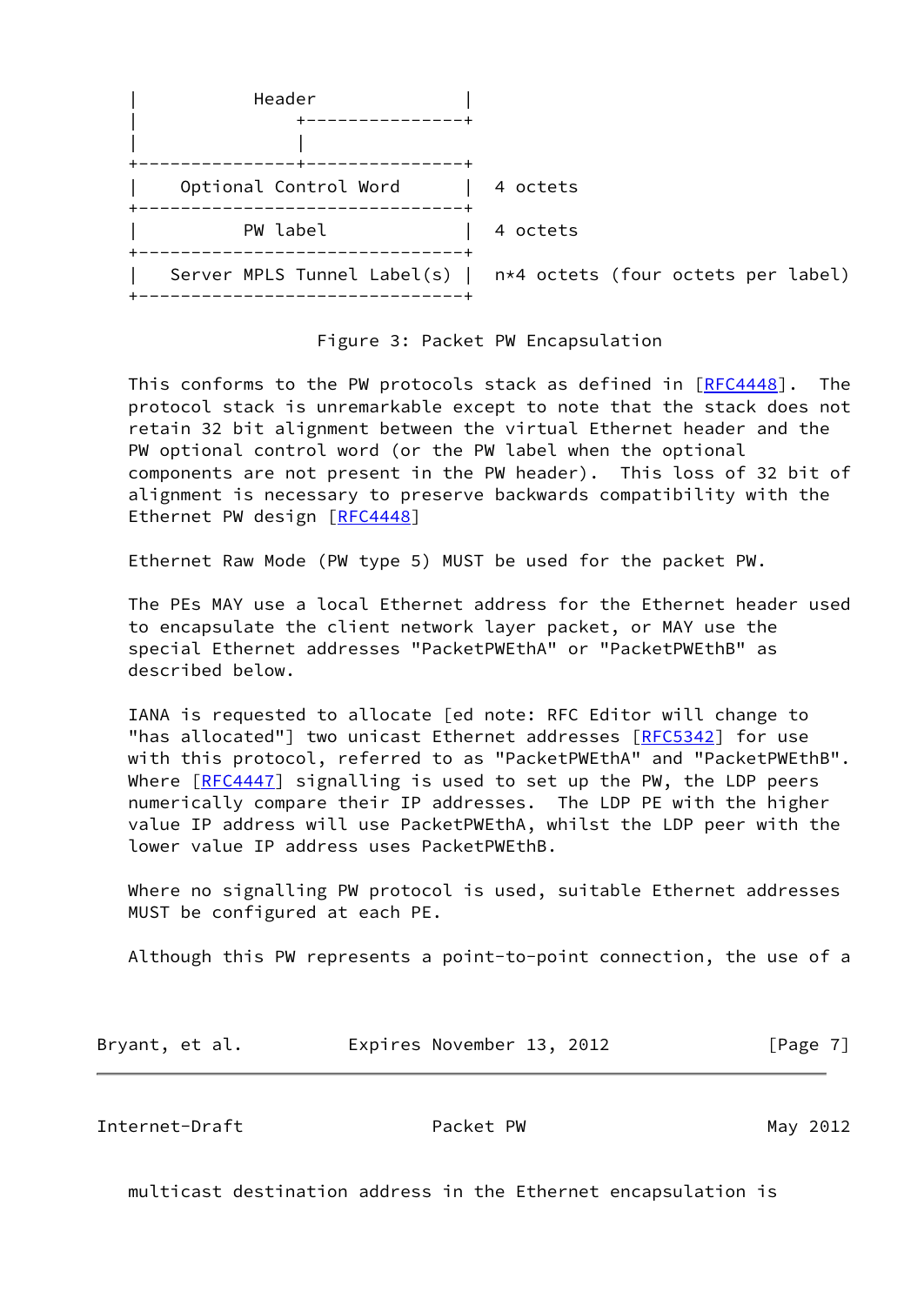REQUIRED by some client layer protocols. Peers MUST be prepared to handle a multicast destination address in the Ethernet encapsulation.

<span id="page-8-0"></span>[6](#page-8-0). Ethernet and IEEE 802.1 Functional Restrictions

 The use of Ethernet as the encapsulation mechanism for traffic between the server LSRs is a convenience based on the widespread availability of existing hardware. In this application there is no requirement for any Ethernet feature other than its protocol multiplexing capability. Thus, for example, a server LSR is not required to implement the Ethernet OAM.

 The use and applicability of VLANs, IEEE 802.1p, and IEEE 802.1Q tagging between PEs is not supported.

 Point-to-multipoint and multipoint-to-multipoint operation of the virtual Ethernet is not supported.

<span id="page-8-1"></span>[7](#page-8-1). Congestion Considerations

 A packet pseudowire is normally used to carry IP, MPLS and their associated support protocols over an MPLS network. There are no congestion considerations beyond those that ordinarily apply to an IP or MPLS network. Where the packet protocol being carried is not IP or MPLS and the traffic volumes are greater than that ordinarily associated with the support protocols in an IP or MPLS network, the congestion considerations developed for PWs apply [[RFC3985](https://datatracker.ietf.org/doc/pdf/rfc3985)], [\[RFC5659](https://datatracker.ietf.org/doc/pdf/rfc5659)].

<span id="page-8-2"></span>[8](#page-8-2). Security Considerations

 The virtual Ethernet approach to packet PW introduces no new security risks. A more detailed discussion of pseudowire security is given in  $[REC3985]$ ,  $[REC4447]$  and  $[REC3916]$ .

<span id="page-8-3"></span>[9](#page-8-3). IANA Considerations

 IANA are requested to allocate two Ethernet unicast addresses from the IANA Ethernet Address Block - Unicast Use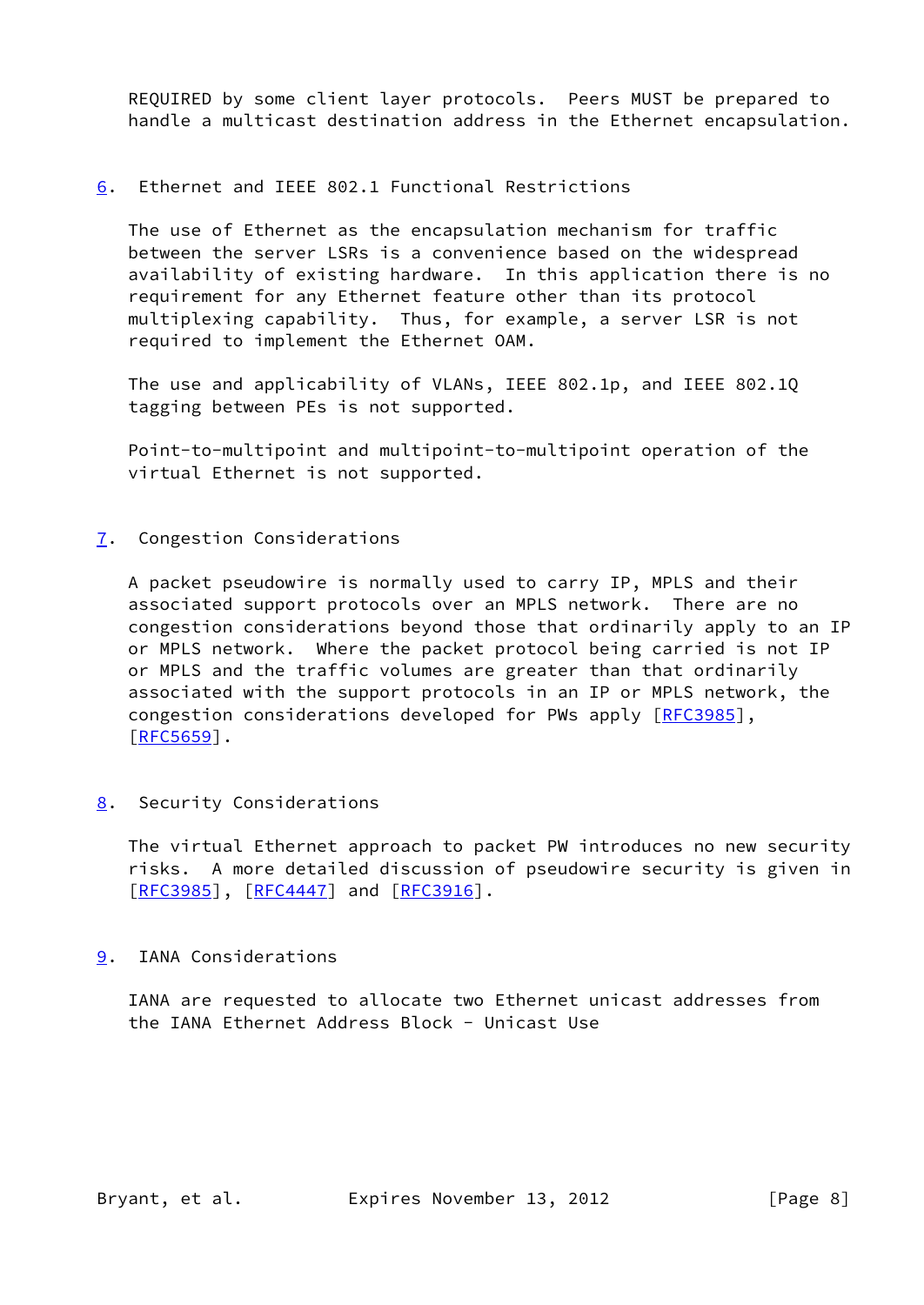#### <span id="page-9-1"></span>Internet-Draft **Packet PW** Packet PW May 2012

| Dotted Decimal | Description | Reference  |
|----------------|-------------|------------|
|                |             |            |
| aaa aay aaa    | $D \cap C$  | FTW;c DEC1 |

| 000.00x.000 | PacketPWEthA | [This RFC] |
|-------------|--------------|------------|
| 000.00x.001 | PacketPWEthB | [This RFC] |

The value of x is open for IANA to choose. A value of 3 is suggested.

#### <span id="page-9-0"></span>[10.](#page-9-0) Acknowledgements

 The authors acknowledge the contribution make by Sami Boutros, Giles Herron, Siva Sivabalan and David Ward to this document.

#### <span id="page-9-2"></span>[11.](#page-9-2) References

- <span id="page-9-3"></span>[11.1](#page-9-3). Normative References
	- [RFC2119] Bradner, S., "Key words for use in RFCs to Indicate Requirement Levels", [BCP 14](https://datatracker.ietf.org/doc/pdf/bcp14), [RFC 2119](https://datatracker.ietf.org/doc/pdf/rfc2119), March 1997.
	- [RFC4447] Martini, L., Rosen, E., El-Aawar, N., Smith, T., and G. Heron, "Pseudowire Setup and Maintenance Using the Label Distribution Protocol (LDP)", [RFC 4447](https://datatracker.ietf.org/doc/pdf/rfc4447), April 2006.
	- [RFC4448] Martini, L., Rosen, E., El-Aawar, N., and G. Heron, "Encapsulation Methods for Transport of Ethernet over MPLS Networks", [RFC 4448](https://datatracker.ietf.org/doc/pdf/rfc4448), April 2006.
	- [RFC5342] Eastlake, D., "IANA Considerations and IETF Protocol Usage for IEEE 802 Parameters", [BCP 141](https://datatracker.ietf.org/doc/pdf/bcp141), [RFC 5342](https://datatracker.ietf.org/doc/pdf/rfc5342), September 2008.
- <span id="page-9-4"></span>[11.2](#page-9-4). Informative References
	- [RFC3916] Xiao, X., McPherson, D., and P. Pate, "Requirements for Pseudo-Wire Emulation Edge-to-Edge (PWE3)", [RFC 3916,](https://datatracker.ietf.org/doc/pdf/rfc3916) September 2004.
	- [RFC3985] Bryant, S. and P. Pate, "Pseudo Wire Emulation Edge-to- Edge (PWE3) Architecture", [RFC 3985](https://datatracker.ietf.org/doc/pdf/rfc3985), March 2005.
	- [RFC5317] Bryant, S. and L. Andersson, "Joint Working Team (JWT) Report on MPLS Architectural Considerations for a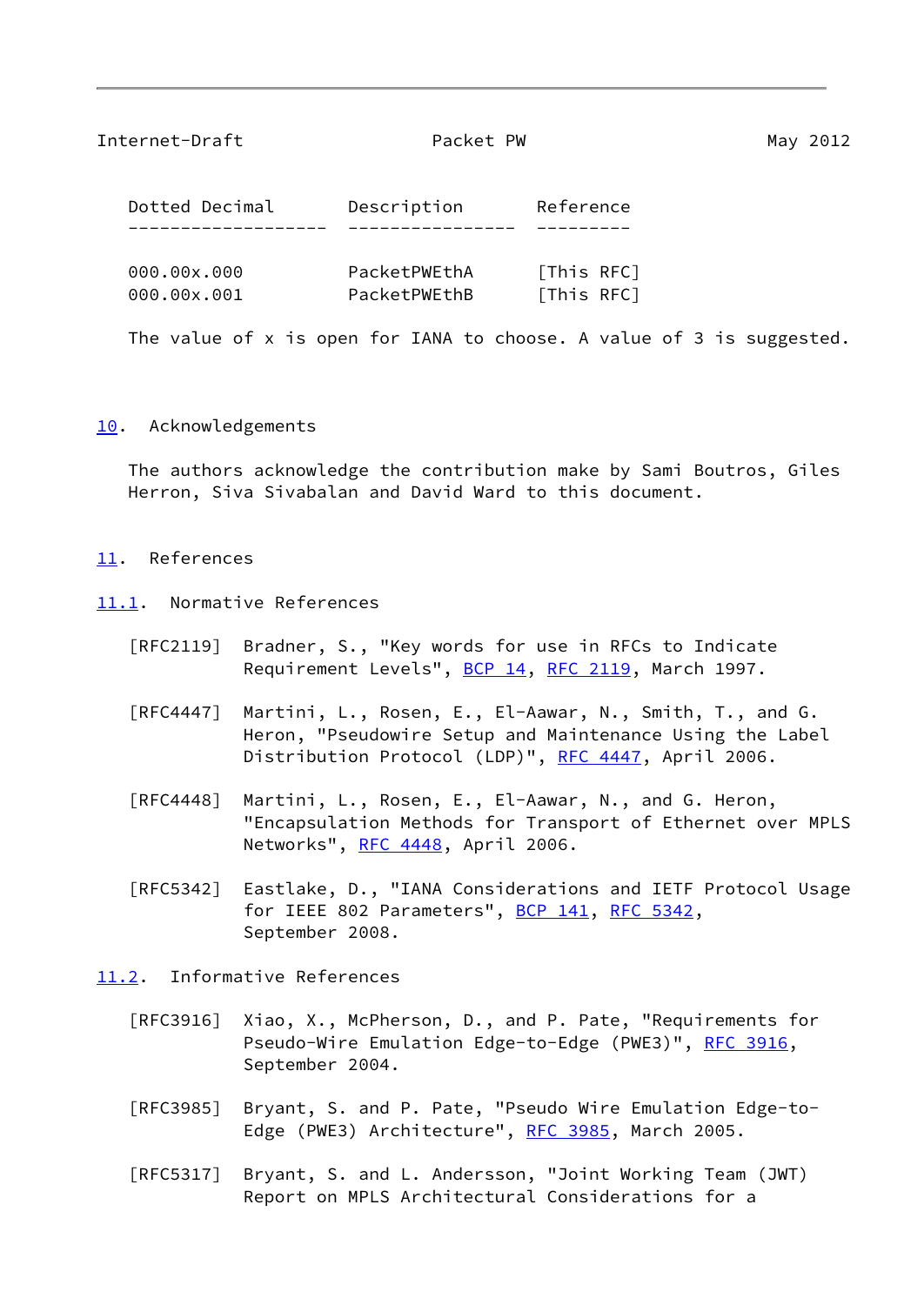Bryant, et al. Expires November 13, 2012 [Page 9]

<span id="page-10-1"></span>Internet-Draft Packet PW Packet PW May 2012

- [RFC5385] Touch, J., "Version 2.0 Microsoft Word Template for Creating Internet Drafts and RFCs", [RFC 5385,](https://datatracker.ietf.org/doc/pdf/rfc5385) February 2010.
- [RFC5659] Bocci, M. and S. Bryant, "An Architecture for Multi- Segment Pseudowire Emulation Edge-to-Edge", [RFC 5659,](https://datatracker.ietf.org/doc/pdf/rfc5659) October 2009.
- [RFC5921] Bocci, M., Bryant, S., Frost, D., Levrau, L., and L. Berger, "A Framework for MPLS in Transport Networks", [RFC 5921,](https://datatracker.ietf.org/doc/pdf/rfc5921) July 2010.

<span id="page-10-0"></span>[Appendix A.](#page-10-0) Encapsulation Approaches Considered

 A number of approaches to the design of a packet pseudowire (PW) were investigated by the PWE3 Working Group and were discussed in IETF meetings and on the PWE3 list. This section describes the approaches that were analysed and the technical issues that the authors took into consideration in arriving at the approach described in the main body of this document. This appendix is provided so that engineers considering alternative optimizations can have access to the rational for the selection of the approach described above.

 In a typical network there are usually no more that four network layer protocols that need to be supported: IPv4, IPv6, MPLS and CLNS although any solution needs to be scalable to a larger number of protocols. The approaches considered in this document all satisfy this minimum requirement, but vary in their ability to support larger numbers of network layer protocols.

 Additionally it is beneficial if the complete set of protocols carried over the network between in support of a set of CE peers fate share. It is additionally beneficial if a single OAM session can be used to monitor the behaviour of this complete set. During the investigation various views were expressed as to where on the scale from absolutely required to "nice to have" these benefits lay, but in the end they were not a factor in reaching our conclusion.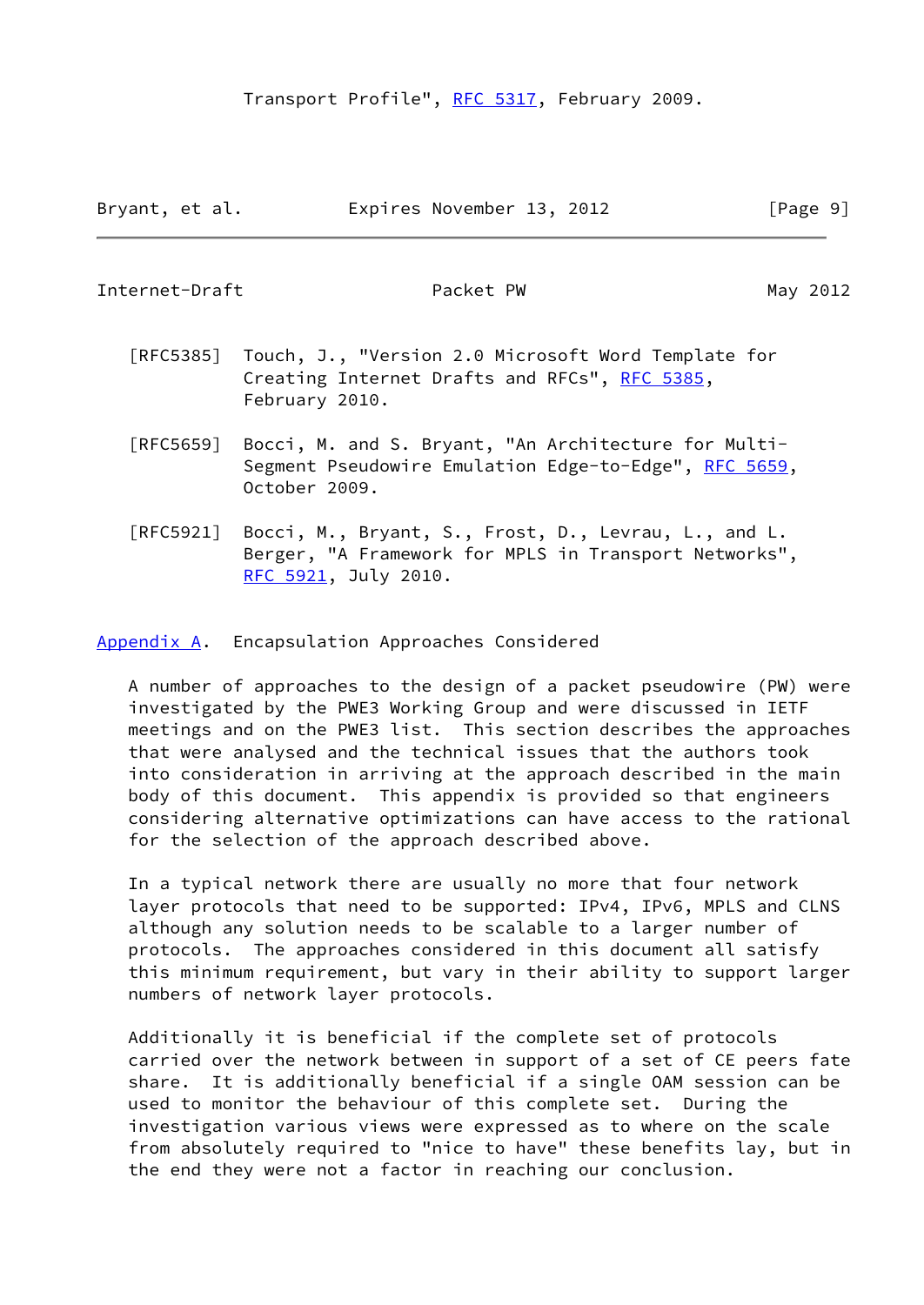There are four candidate approaches that have been analysed:

- 1. A protocol identifier (PID) in the PW Control Word (CW)
- 2. A PID label
- 3. Parallel PWs one per protocol.

| Bryant, et al. | Expires November 13, 2012 |  | [Page 10] |
|----------------|---------------------------|--|-----------|
|                |                           |  |           |

<span id="page-11-1"></span>Internet-Draft **Packet PW** Packet PW May 2012

4. Virtual Ethernet

<span id="page-11-0"></span>[A.1](#page-11-0). A Protocol Identifier in the Control Word

This is the approach that we proposed in draft  $\theta$  of this document. The proposal was that a Protocol Identifier (PID) would included in the PW control word (CW), by appending it to the generic control word [\[RFC5385](https://datatracker.ietf.org/doc/pdf/rfc5385)] to make a 6 byte CW (the version 0 draft actually included two reserved bytes to provide 32bit alignment, but let us assume that was optimized out). A variant of this is just to use a 2 byte PID without a control word.

 This is a simple approach, and is basically a virtual PPP interface without the PPP control protocol. This has a smaller MTU than for example a virtual Ethernet would need, however in forwarding terms it is not as simple as the PID label or multiple PW approaches described next, and may not be deployable on a number of existing hardware platforms.

<span id="page-11-2"></span>[A.2](#page-11-2). PID Label

 This is the approach that we described in Version 2 of this document. The in this mechanism the PID is indicated by including a label after the PW label that indicates the protocol type as shown in Figure 4.

| Client                |          |
|-----------------------|----------|
| Network Layer         |          |
| packet                | n octets |
|                       |          |
|                       |          |
| Optional Control Word | 4 octets |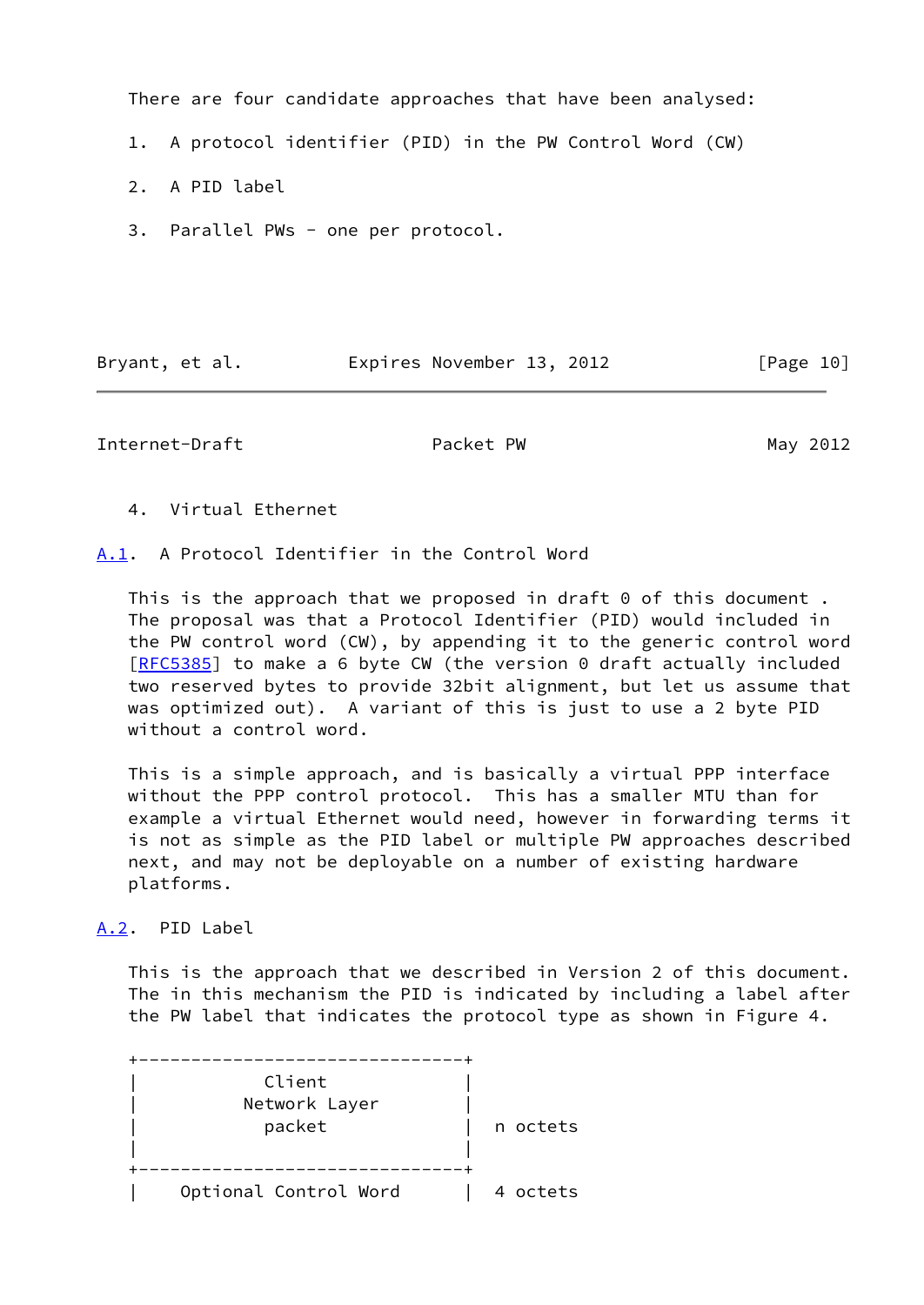| ______________________________<br>PID Label $(S=1)$ | 4 Octets                                                               |
|-----------------------------------------------------|------------------------------------------------------------------------|
| PW label<br>----------------------------------      | 4 octets                                                               |
|                                                     | Server MPLS Tunnel Label(s) $\vert$ n*4 octets (four octets per label) |

 Figure 4: Encapsulation of a pseudowire with a pseudowire load balancing label

 In the PID Label approach a new Label Distribution protocol (LDP) Forwarding Equivalence Class (FEC) element is used to signal the mapping between protocol type and the PID label. This approach complies with [RFC3031](https://datatracker.ietf.org/doc/pdf/rfc3031).

| Bryant, et al. | Expires November 13, 2012 | [Page 11] |
|----------------|---------------------------|-----------|
|                |                           |           |

<span id="page-12-1"></span>Internet-Draft Packet PW Packet PW May 2012

 A similar approach to PID label is described in Section [3.4.5 of](https://datatracker.ietf.org/doc/pdf/rfc5921#section-3.4.5)  [\[RFC5921\]](https://datatracker.ietf.org/doc/pdf/rfc5921#section-3.4.5). In this case when the client is a network layer packet service such as IP or MPLS, a service label and demultiplexer label (which may be combined) is used to provide the necessary identifications needed to carry this traffic over an LSP.

 The authors surveyed the hardware designs produced by a number of companies across the industry and concluded that whilst the approach complies with the MPLS architecture, it may conflict with a number of designer's interpretation of the existing MPLS architecture. This led to concerns that the approach may result in unexpected difficulties in the future. Specifically there is an assumption in many designs that a forwarding decision should be made on the basis of a single label. Whilst the approach is attractive, it cannot be supported by many commodity chip sets and this would require new hardware which would increase the cost of deployment and delay the introduction of a packet PW service.

## <span id="page-12-0"></span>[A.3](#page-12-0). Parallel PWs

 In this approach one PW is constructed for each protocol type that must be carried between the PEs. Thus a complete packet PW would therefore consist of a bundle of PWs . This model would be very simple and efficient from a forwarding point of view. The number of parallel PWs required would normally be relatively small. In a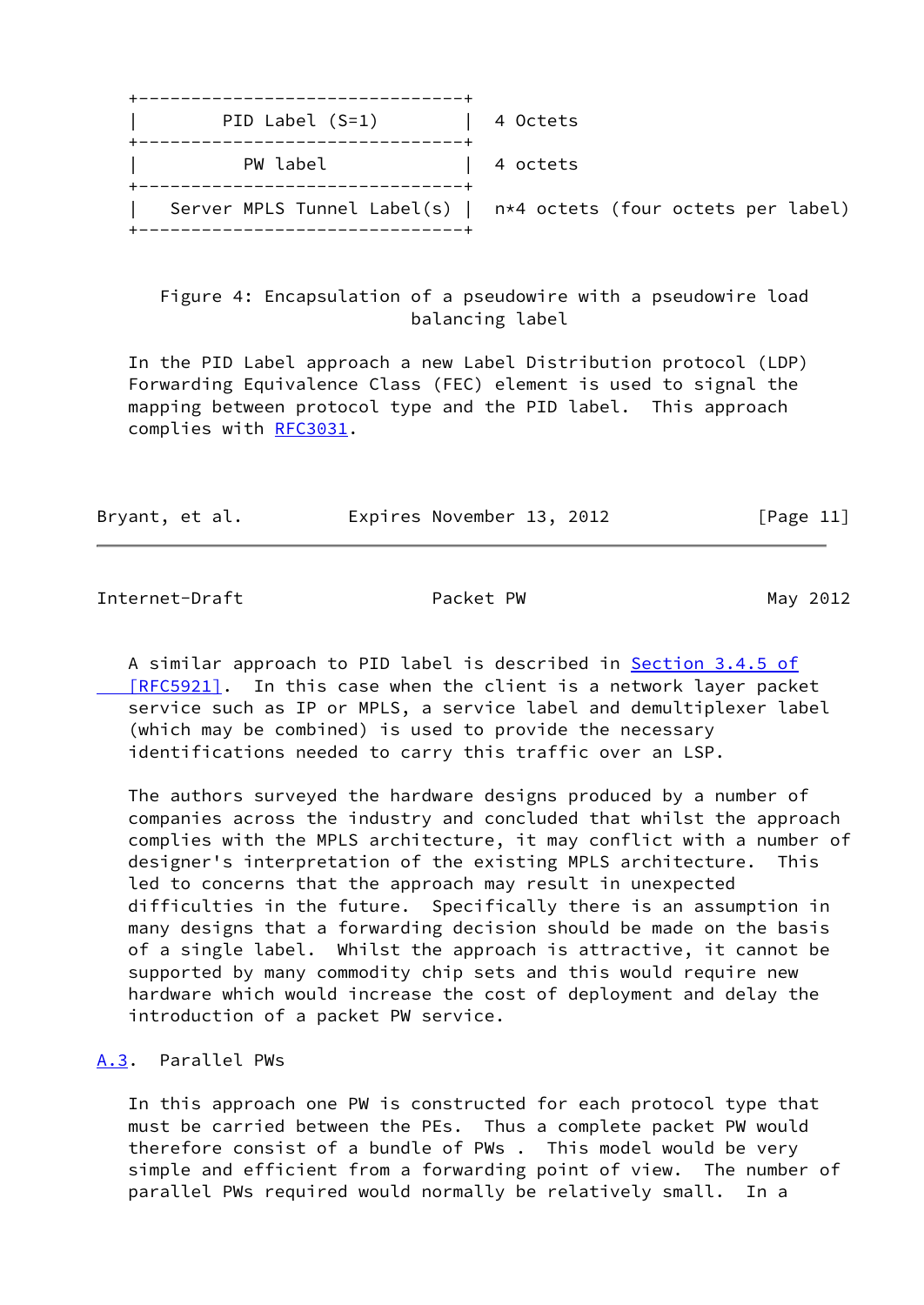typical network there are usually no more that four network layer protocols that need to be supported: IPv4, IPv6, MPLS and CLNS although any solution needs to be scalable to a larger number of protocols.

The are a number of serious downsides with this approach:

- 1. From an operational point of view the lack of fate sharing between the protocol types can lead to complex faults which are difficult to diagnose.
- 2. There is an undesirable trade off in the OAM related to the first point. Either we would have to run an OAM on each PW and bind them together which lead to significant protocol and software complexity and does not scale well. Alternatively we would need to run a single OAM session on one of the PWs as a proxy for the others and the diagnose any more complex failure on a case by case basis. To some extent the issue of fate sharing between protocol in the bundle (for example the assumed fate sharing between CLNS and IP in IS-IS) can be mitigated through the use of BFD.

| Bryant, et al. | Expires November 13, 2012 | [Page 12] |
|----------------|---------------------------|-----------|
|                |                           |           |

<span id="page-13-1"></span>Internet-Draft **Packet PW** Packet PW May 2012

 3. The need to configure manage and synchronize the behaviour of a group of PWs as if they were a single PW leads to an increase in control plane complexity.

 The Parallel PW mechanism is therefore an approach which simplifies the forwarding plane, but only at a cost of a considerable increase in other aspects of the design and in particular operation of the PW.

<span id="page-13-0"></span>[A.4](#page-13-0). Virtual Ethernet

 Using a virtual Ethernet to provide a packet PW would require PEs to include a virtual (internal) Ethernet interface and then to use an Ethernet PW [\[RFC4448](https://datatracker.ietf.org/doc/pdf/rfc4448)] to carry the user traffic. This is conceptually simple and can be implemented today without any further standards action, although there are a number of applicability considerations that it is useful to draw to the attention of the community.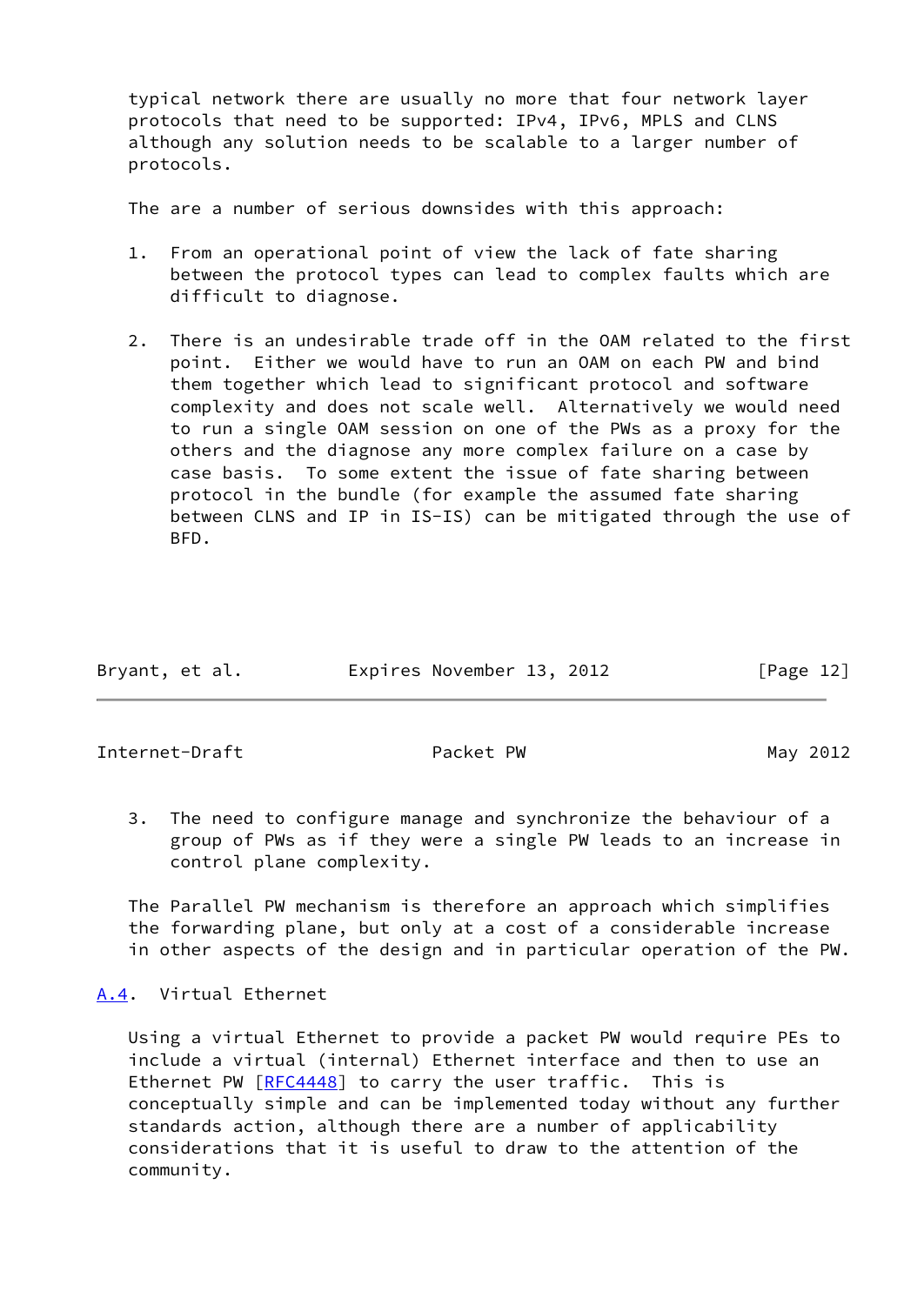Conceptually this is a simple approach and some deployed equipments can already do this. However the requirement to run a complete Ethernet adjacency lead us to conclude that there was a need to identify a simpler approach. The packets encapsulated in an Ethernet header have a larger MTU than the other approaches, although this is not considered to be an issue on the networks needing to carry packet PWs.

 The virtual Ethernet mechanism was the first approach that the authors considered, before the merits of the other approaches appeared to make them more attractive. As we shall see below however, the other approaches were not without issues and it appears that the virtual Ethernet is preferred approach to providing a packet PW.

#### <span id="page-14-0"></span>[A.5](#page-14-0). Recommended Encapsulation

 The operational complexity and the breaking of fate sharing assumptions associated with the parallel PW approach would suggest that this is not an approach that should be further pursued.

 The PID Label approach gives rise to the concerns that it will break implicit behavioural and label stack size assumptions in many implementations. Whilst those assumptions may be addressed with new hardware this would delay the introduction of the technology to the point where it was unlikely to gain acceptance in competition with an approach that needed no new protocol design and is already supportable on many existing hardware platforms.

The PID in the CW leads to the most compact protocol stack, is simple

| Bryant, et al. | Expires November 13, 2012 | [Page 13] |
|----------------|---------------------------|-----------|
|----------------|---------------------------|-----------|

<span id="page-14-1"></span>Internet-Draft **Packet PW** Packet PW May 2012

 and requires minimal protocol work. However it is a new forwarding design, and apart from the issue of the larger packet header and the simpler adjacency formation offers no advantage over the virtual Ethernet.

 The above considerations bring us back to the virtual Ethernet, which is a well known protocol stack, with a well known (internal) client interface. It is already implemented in many hardware platforms and is therefore readily deployable. The authors conclude that having considered a number of initially promising alternatives, the simplicity and existing hardware make the virtual Ethernet approach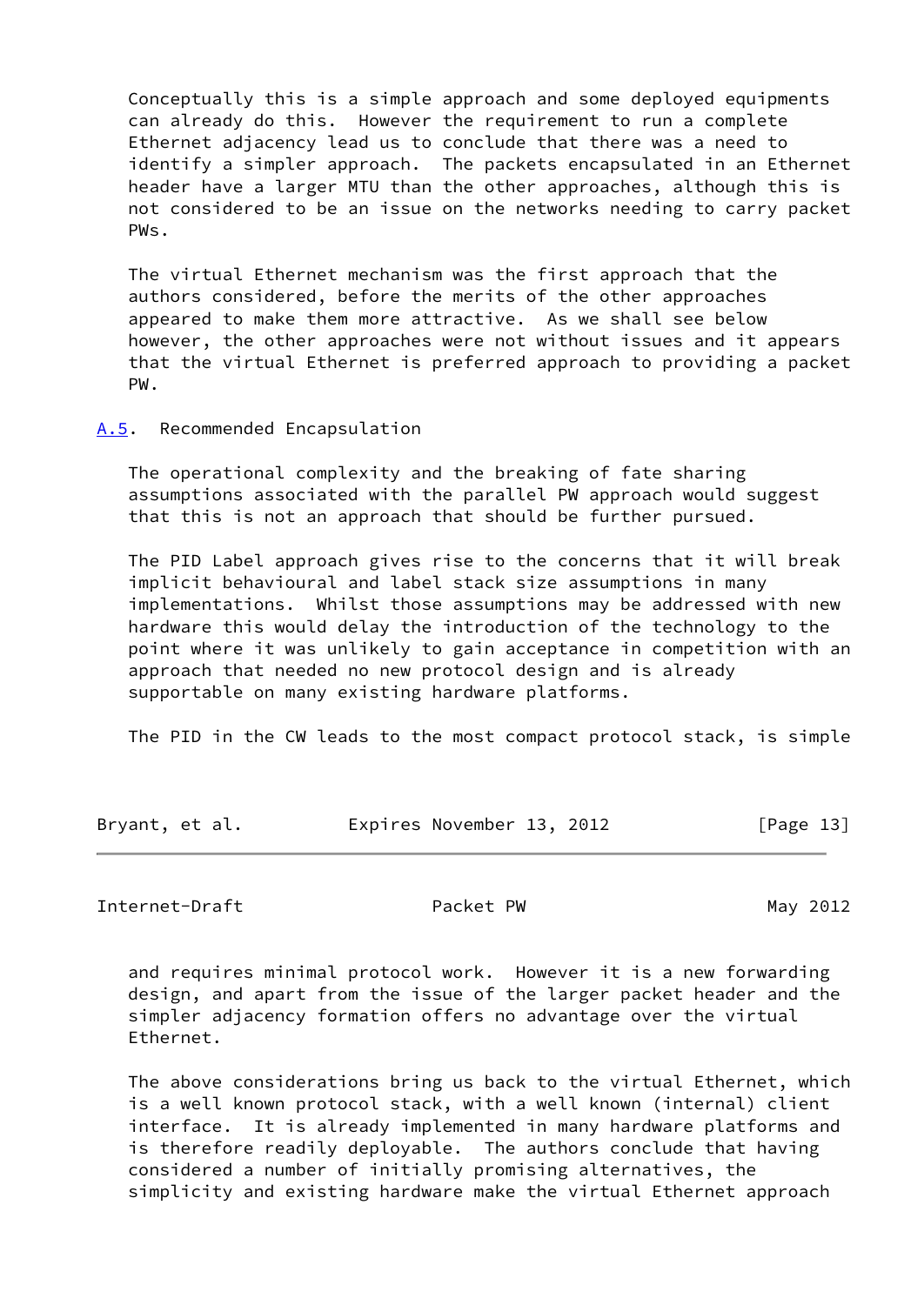```
 to the packet PW the most attractive solution.
Authors' Addresses
    Stewart Bryant (editor)
    Cisco Systems
    250, Longwater, Green Park,
    Reading, Berks RG2 6GB
    UK
    Email: stbryant@cisco.com
    Luca Martini
    Cisco Systems
    9155 East Nichols Avenue, Suite 400
    Englewood, CO 80112
    USA
    Email: lmartini@cisco.com
    George Swallow
    Cisco Systems
    1414 Massachusetts Ave
    Boxborough, MA 01719
    USA
    Email: swallow@cisco.com
    URI:
```

| Bryant, et al. | Expires November 13, 2012 | [Page 14] |
|----------------|---------------------------|-----------|
|                |                           |           |

Internet-Draft Packet PW Packet PW May 2012

 Andy Malis Verizon Communications 117 West St. Waltham, MA 02451